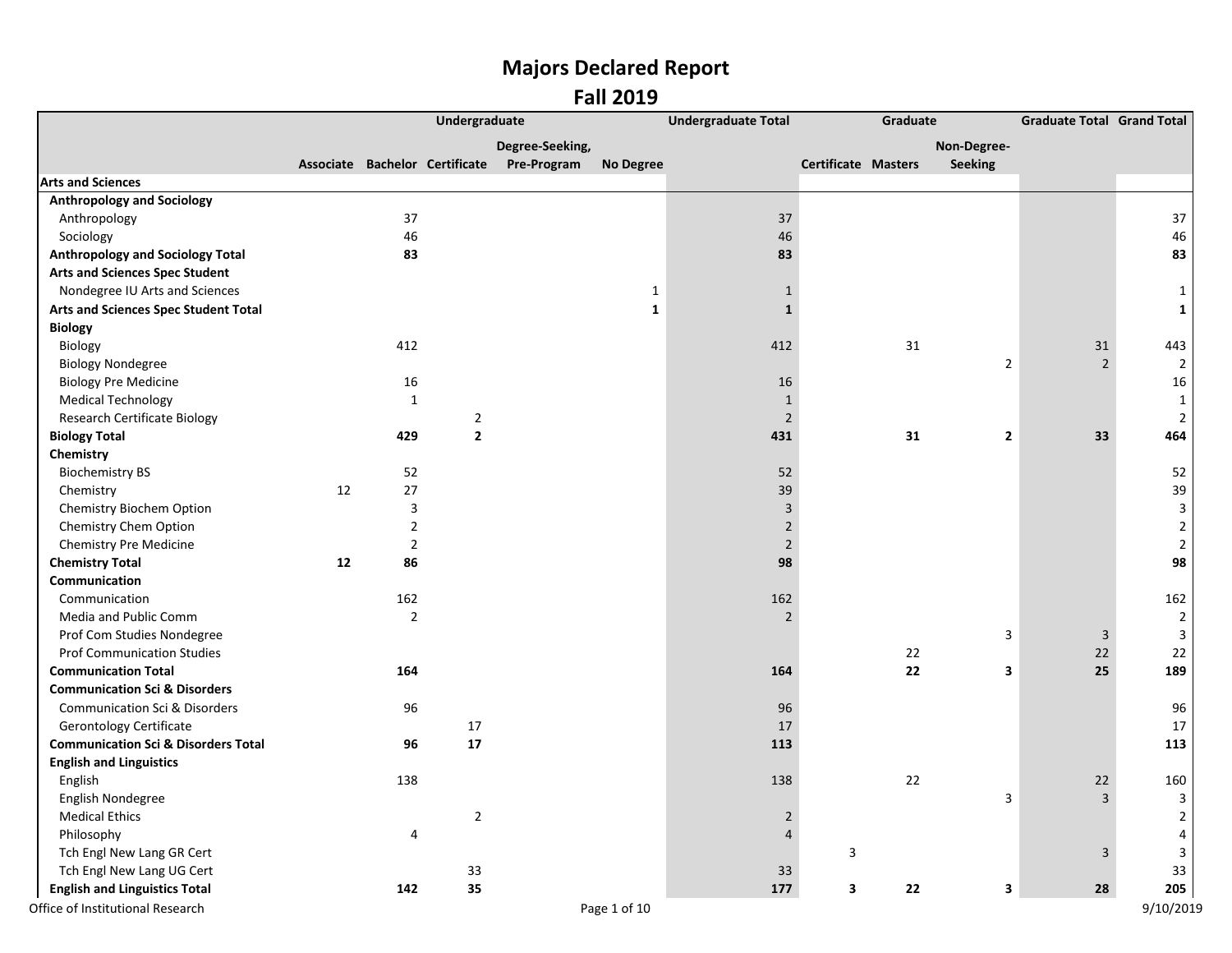|                                        |                                |                | Undergraduate |                 |                  | <b>Undergraduate Total</b> |                            | Graduate |                | <b>Graduate Total Grand Total</b> |                |
|----------------------------------------|--------------------------------|----------------|---------------|-----------------|------------------|----------------------------|----------------------------|----------|----------------|-----------------------------------|----------------|
|                                        |                                |                |               | Degree-Seeking, |                  |                            |                            |          | Non-Degree-    |                                   |                |
|                                        | Associate Bachelor Certificate |                |               | Pre-Program     | <b>No Degree</b> |                            | <b>Certificate Masters</b> |          | Seeking        |                                   |                |
| <b>General Studies</b>                 |                                |                |               |                 |                  |                            |                            |          |                |                                   |                |
| <b>Applied Science</b>                 |                                | 14             |               |                 |                  | 14                         |                            |          |                |                                   | 14             |
| <b>Business and Leadership Focus</b>   |                                |                |               | 76              |                  | 76                         |                            |          |                |                                   | 76             |
| <b>Education Focus</b>                 |                                |                |               | 15              |                  | 15                         |                            |          |                |                                   | 15             |
| <b>Engineering and Science Focus</b>   |                                |                |               | 39              |                  | 39                         |                            |          |                |                                   | 39             |
| <b>General Studies</b>                 |                                | 273            |               |                 |                  | 273                        |                            |          |                |                                   | 273            |
| <b>General Studies Distance</b>        |                                | 24             |               |                 |                  | 24                         |                            |          |                |                                   | 24             |
| Polytechnic Focus                      |                                |                |               | 19              |                  | 19                         |                            |          |                |                                   | 19             |
| Soc Sci & Hum Focus                    |                                |                |               | 61              |                  | 61                         |                            |          |                |                                   | 61             |
| Visual and Perform Arts Focus          |                                |                |               | 19              |                  | 19                         |                            |          |                |                                   | 19             |
| <b>General Studies Total</b>           |                                | 311            |               | 229             |                  | 540                        |                            |          |                |                                   | 540            |
| <b>Graduate School Transfers</b>       |                                |                |               |                 |                  |                            |                            |          |                |                                   |                |
| <b>Unassigned Grad</b>                 |                                |                |               |                 |                  |                            |                            |          | $\overline{2}$ | $\overline{2}$                    | $\overline{2}$ |
| <b>Graduate School Transfers Total</b> |                                |                |               |                 |                  |                            |                            |          | $\overline{2}$ | $\overline{2}$                    | $\overline{2}$ |
| <b>History</b>                         |                                |                |               |                 |                  |                            |                            |          |                |                                   |                |
| History                                |                                | 110            |               |                 |                  | 110                        |                            |          |                |                                   | 110            |
| <b>History Total</b>                   |                                | 110            |               |                 |                  | 110                        |                            |          |                |                                   | 110            |
| <b>Interdisciplinary Studies</b>       |                                |                |               |                 |                  |                            |                            |          |                |                                   |                |
| <b>Gerontology Certificate</b>         |                                |                | $\mathbf 1$   |                 |                  | $\mathbf{1}$               |                            |          |                |                                   | 1              |
| Intl Studies Certificate               |                                |                | 7             |                 |                  | $\overline{7}$             |                            |          |                |                                   | 7              |
| Peace Conflct Stud Certificate         |                                |                | 5             |                 |                  | 5                          |                            |          |                |                                   | 5              |
| <b>Interdisciplinary Studies Total</b> |                                |                | 13            |                 |                  | 13                         |                            |          |                |                                   | 13             |
| Intl Language and Cul Studies          |                                |                |               |                 |                  |                            |                            |          |                |                                   |                |
| French                                 |                                | $\overline{2}$ |               |                 |                  | $\overline{2}$             |                            |          |                |                                   | 2              |
| German                                 |                                | 3              |               |                 |                  | $\mathbf{3}$               |                            |          |                |                                   | 3              |
| Spanish                                |                                | 25             |               |                 |                  | 25                         |                            |          |                |                                   | 25             |
| Intl Language and Cul Studies Total    |                                | 30             |               |                 |                  | 30                         |                            |          |                |                                   | 30             |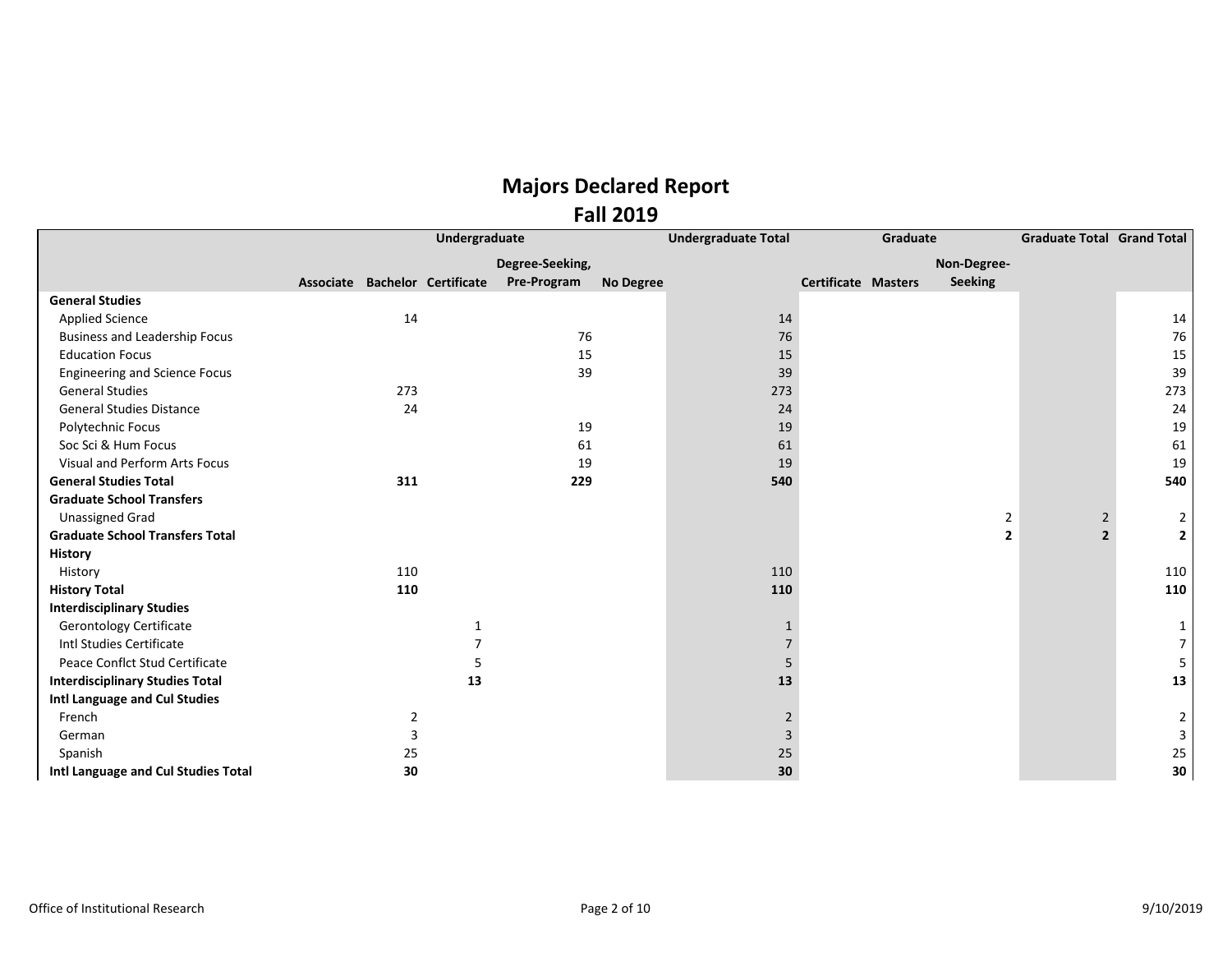|                                            |                                |                | Undergraduate |                 |                  | <b>Undergraduate Total</b> |                            | Graduate     |                | <b>Graduate Total Grand Total</b> |                |
|--------------------------------------------|--------------------------------|----------------|---------------|-----------------|------------------|----------------------------|----------------------------|--------------|----------------|-----------------------------------|----------------|
|                                            |                                |                |               | Degree-Seeking, |                  |                            |                            |              | Non-Degree-    |                                   |                |
|                                            | Associate Bachelor Certificate |                |               | Pre-Program     | <b>No Degree</b> |                            | <b>Certificate Masters</b> |              | <b>Seeking</b> |                                   |                |
| <b>Mathematical Sciences</b>               |                                |                |               |                 |                  |                            |                            |              |                |                                   |                |
| <b>Actuarial Science</b>                   |                                | 27             |               |                 |                  | 27                         |                            |              |                |                                   | 27             |
| Applied Math Ops Research                  |                                |                |               |                 |                  |                            |                            | $\mathbf{1}$ |                | $\mathbf{1}$                      | $\mathbf{1}$   |
| Data Science & Applied Stats               |                                | 13             |               |                 |                  | 13                         |                            |              |                |                                   | 13             |
| Math Actuarial Science                     |                                | 8              |               |                 |                  | 8                          |                            |              |                |                                   | 8              |
| Math App Stat Grad Certificate             |                                |                |               |                 |                  |                            | $\overline{2}$             |              |                | $\overline{2}$                    | $\overline{2}$ |
| Mathematics                                |                                | 51             |               |                 |                  | 51                         |                            | 22           |                | 22                                | 73             |
| <b>Mathematics Nondegree</b>               |                                |                |               |                 |                  |                            |                            |              | $\overline{2}$ | $\overline{2}$                    | $\overline{2}$ |
| <b>Mathematics Teaching</b>                |                                | $\overline{7}$ |               |                 |                  | $\overline{7}$             |                            |              |                |                                   | $\overline{7}$ |
| <b>Mathematical Sciences Total</b>         |                                | 106            |               |                 |                  | 106                        | $\overline{2}$             | 23           | $\overline{2}$ | 27                                | 133            |
| <b>Physics</b>                             |                                |                |               |                 |                  |                            |                            |              |                |                                   |                |
| Geology                                    |                                | 4              |               |                 |                  | 4                          |                            |              |                |                                   | 4              |
| Physics                                    |                                | 58             |               |                 |                  | 58                         |                            |              |                |                                   | 58             |
| Research Certificate Physics               |                                |                | 1             |                 |                  | $\mathbf{1}$               |                            |              |                |                                   | $\mathbf{1}$   |
| <b>Physics Total</b>                       |                                | 62             | 1             |                 |                  | 63                         |                            |              |                |                                   | 63             |
| <b>Political Science</b>                   |                                |                |               |                 |                  |                            |                            |              |                |                                   |                |
| Civic Ed & Pub Adv Certificate             |                                |                | 1             |                 |                  | $\mathbf{1}$               |                            |              |                |                                   | $\mathbf{1}$   |
| Economics                                  |                                | 32             |               |                 |                  | 32                         |                            |              |                |                                   | 32             |
| <b>Political Science</b>                   |                                | 79             |               |                 |                  | 79                         |                            |              |                |                                   | 79             |
| <b>Women's Studies</b>                     |                                | 10             |               |                 |                  | 10                         |                            |              |                |                                   | 10             |
| <b>Political Science Total</b>             |                                | 121            | 1             |                 |                  | 122                        |                            |              |                |                                   | 122            |
| Psychology                                 |                                |                |               |                 |                  |                            |                            |              |                |                                   |                |
| <b>Behavior Analysis Cert</b>              |                                |                | 4             |                 |                  | 4                          |                            |              |                |                                   | $\overline{4}$ |
| Psychology                                 |                                | 328            |               |                 |                  | 328                        |                            |              |                |                                   | 328            |
| <b>Psychology Total</b>                    |                                | 328            | 4             |                 |                  | 332                        |                            |              |                |                                   | 332            |
| <b>Science and Other PU Transfer</b>       |                                |                |               |                 |                  |                            |                            |              |                |                                   |                |
| Pre Pharmacy                               |                                |                |               | $\mathbf{1}$    |                  | $\mathbf{1}$               |                            |              |                |                                   | 1              |
| <b>Science and Other PU Transfer Total</b> |                                |                |               |                 |                  | $\mathbf{1}$               |                            |              |                |                                   | $\mathbf{1}$   |
| <b>Arts and Sciences Total</b>             | 12                             | 2,068          | 73            | 230             | $\mathbf{1}$     | 2,384                      | 5                          | 98           | 12             | 115                               | 2,499          |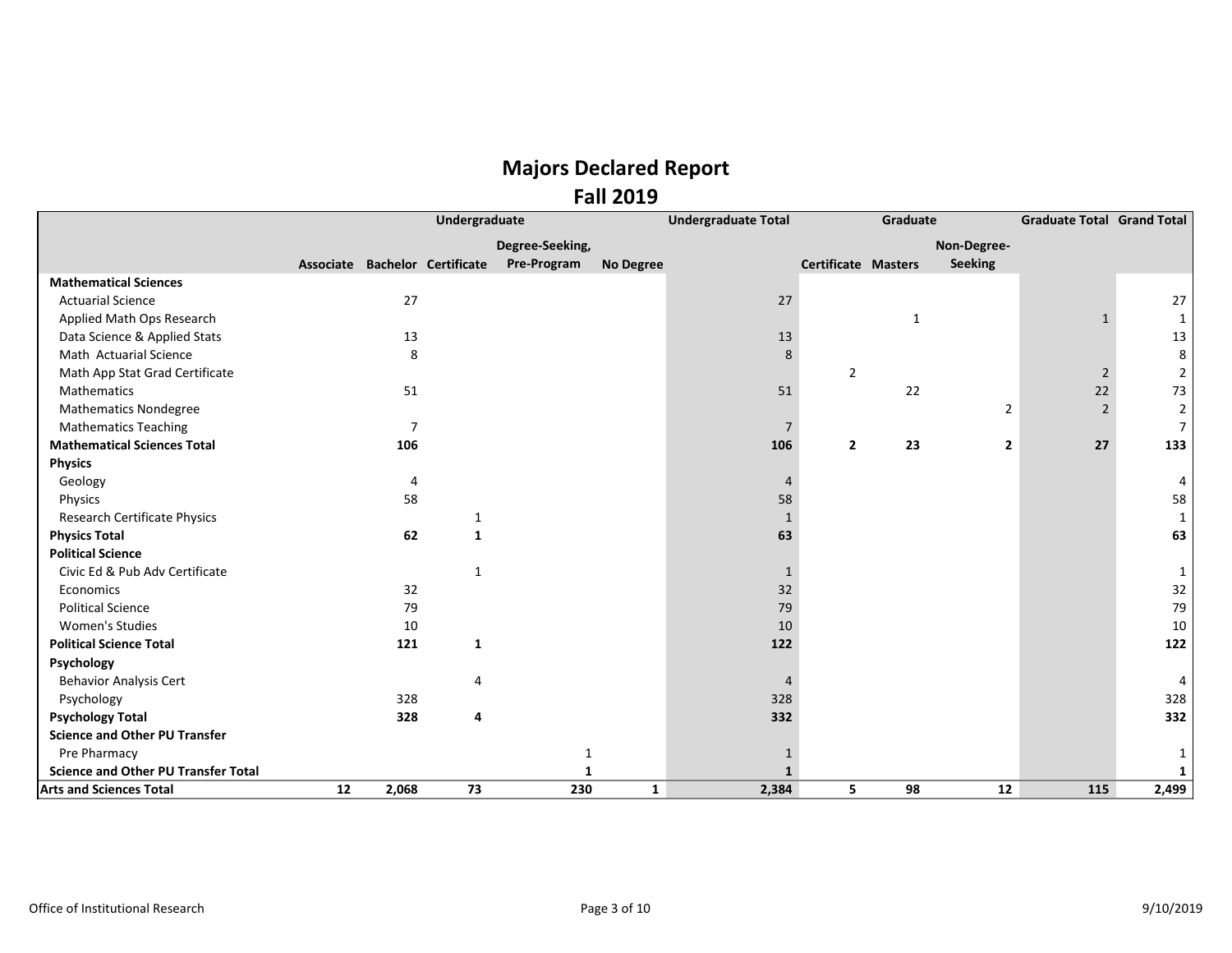|                                       |     | Undergraduate                  |                 |                  | <b>Undergraduate Total</b> | Graduate            |                | <b>Graduate Total Grand Total</b> |                |
|---------------------------------------|-----|--------------------------------|-----------------|------------------|----------------------------|---------------------|----------------|-----------------------------------|----------------|
|                                       |     |                                | Degree-Seeking, |                  |                            |                     | Non-Degree-    |                                   |                |
|                                       |     | Associate Bachelor Certificate | Pre-Program     | <b>No Degree</b> |                            | Certificate Masters | <b>Seeking</b> |                                   |                |
| <b>Business</b>                       |     |                                |                 |                  |                            |                     |                |                                   |                |
| <b>Accounting</b>                     |     |                                |                 |                  |                            |                     |                |                                   |                |
| Accounting                            | 69  |                                | 95              |                  | 164                        |                     |                |                                   | 164            |
| <b>Accounting Certificate</b>         |     | 16                             |                 |                  | 16                         |                     |                |                                   | 16             |
| <b>Bank Management Certificate</b>    |     | 8                              |                 |                  | 8                          |                     |                |                                   | 8              |
| <b>Accounting Total</b>               | 69  | 24                             | 95              |                  | 188                        |                     |                |                                   | 188            |
| <b>Business Administration</b>        |     |                                |                 |                  |                            |                     |                |                                   |                |
| <b>Business General Bach</b>          |     |                                | 188             |                  | 188                        |                     |                |                                   | 188            |
| <b>Business Special</b>               |     |                                | -1              |                  |                            |                     |                |                                   | $\mathbf{1}$   |
| <b>General Administration</b>         |     |                                |                 |                  |                            | 71                  |                | 71                                | 71             |
| General Admin-Professional MBA        |     |                                |                 |                  |                            | 15                  |                | 15                                | 15             |
| NonDegree MBA Grad                    |     |                                |                 |                  |                            |                     | 1              | 1                                 | $\mathbf{1}$   |
| <b>Business Administration Total</b>  |     |                                | 189             |                  | 189                        | 86                  | 1              | 87                                | 276            |
| <b>Economics and Finance</b>          |     |                                |                 |                  |                            |                     |                |                                   |                |
| <b>Bus Econ Public Policy</b>         | 8   |                                | 15              |                  | 23                         |                     |                |                                   | 23             |
| Finance                               | 56  |                                | 65              |                  | 121                        |                     |                |                                   | 121            |
| <b>Financial Economics Cert</b>       |     | $\overline{2}$                 |                 |                  | $\overline{2}$             |                     |                |                                   | $2^{\circ}$    |
| <b>Economics and Finance Total</b>    | 64  | $\overline{2}$                 | 80              |                  | 146                        |                     |                |                                   | 146            |
| <b>Management and Marketing</b>       |     |                                |                 |                  |                            |                     |                |                                   |                |
| Management                            | 126 |                                | 140             |                  | 266                        |                     |                |                                   | 266            |
| Management BSB Distance               | 1   |                                | 5               |                  | 6                          |                     |                |                                   | 6              |
| Marketing                             | 65  |                                | 131             |                  | 196                        |                     |                |                                   | 196            |
| <b>Marketing BSB Distance</b>         |     |                                | 2               |                  | $\overline{2}$             |                     |                |                                   | $\overline{2}$ |
| <b>Professional Sales Certificate</b> |     | 1                              |                 |                  |                            |                     |                |                                   | $\mathbf{1}$   |
| <b>Small Business Mgmt Certif</b>     |     | 9                              |                 |                  | 9                          |                     |                |                                   | 9              |
| <b>Management and Marketing Total</b> | 192 | 10                             | 278             |                  | 480                        |                     |                |                                   | 480            |
| <b>Business Total</b>                 | 325 | 36                             | 642             |                  | 1,003                      | 86                  | $\mathbf{1}$   | 87                                | 1,090          |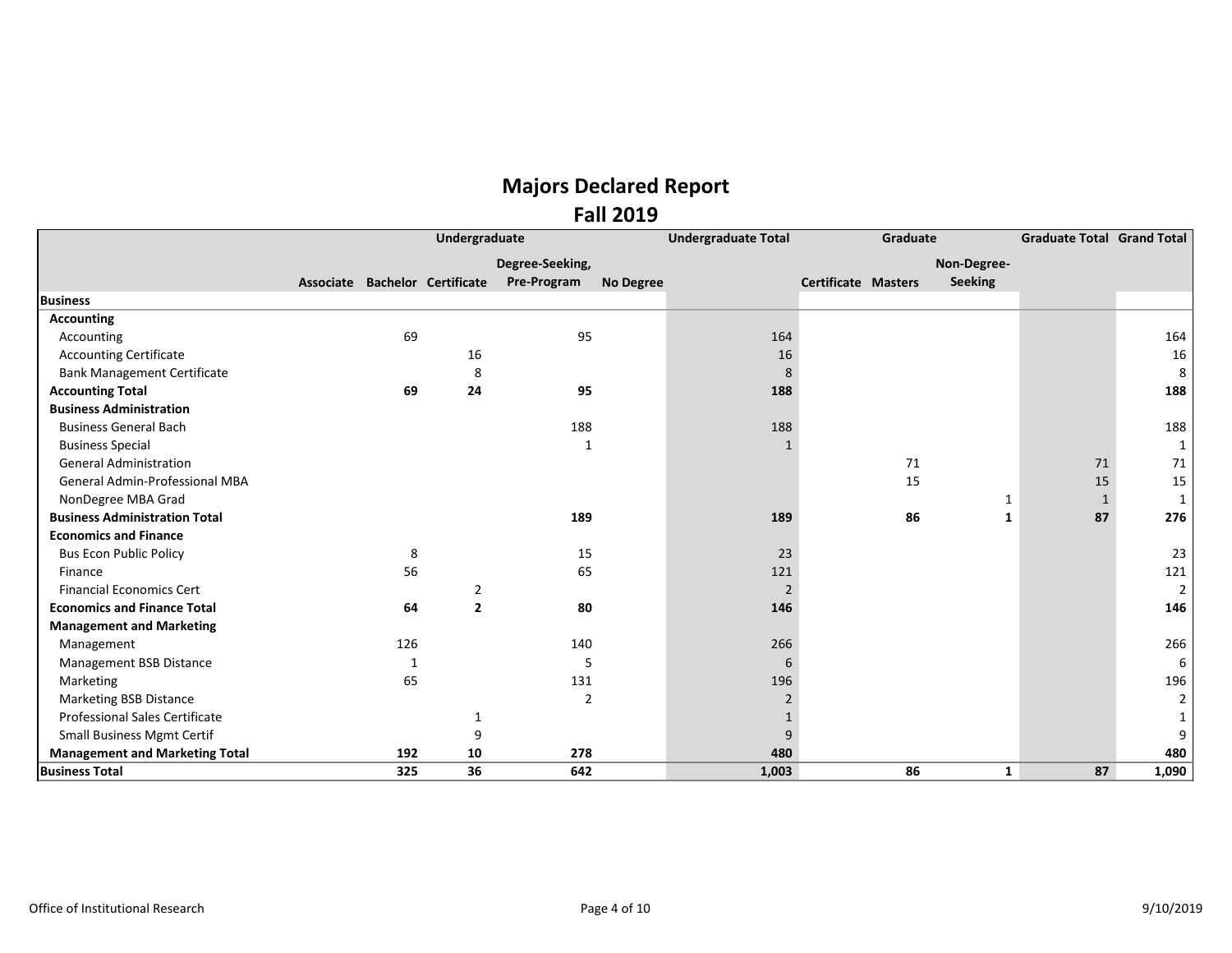|                                           |                         | Undergraduate |                         |                                            |                  | <b>Undergraduate Total</b> | Graduate                   |                    | <b>Graduate Total Grand Total</b> |                         |
|-------------------------------------------|-------------------------|---------------|-------------------------|--------------------------------------------|------------------|----------------------------|----------------------------|--------------------|-----------------------------------|-------------------------|
|                                           |                         |               |                         | Degree-Seeking,                            |                  |                            |                            | Non-Degree-        |                                   |                         |
|                                           |                         |               |                         | Associate Bachelor Certificate Pre-Program | <b>No Degree</b> |                            | <b>Certificate Masters</b> | <b>Seeking</b>     |                                   |                         |
| <b>Engineering Tech and Comp Sci</b>      |                         |               |                         |                                            |                  |                            |                            |                    |                                   |                         |
| <b>Civil/Mechanical Engineering</b>       |                         |               |                         |                                            |                  |                            |                            |                    |                                   |                         |
| Adv. Manufacturing Engineering            |                         |               | 2                       |                                            |                  | $\overline{2}$             |                            |                    |                                   | 2                       |
| <b>Bio-Mechanical Engr Cert</b>           |                         |               | $\overline{2}$          |                                            |                  | $\overline{2}$             |                            |                    |                                   | $\mathbf 2$             |
| Civil Engineering                         |                         | 38            |                         | 54                                         |                  | 92                         |                            |                    |                                   | 92                      |
| Engineering                               |                         |               |                         |                                            |                  |                            | 16                         |                    | 16                                | $16\,$                  |
| Freshman Engineering                      |                         |               |                         | 6                                          |                  | 6                          |                            |                    |                                   | 6                       |
| <b>Mechanical Engineering</b>             |                         | 94            |                         | 109                                        |                  | 203                        |                            |                    |                                   | 203                     |
| <b>Civil/Mechanical Engineering Total</b> |                         | 132           | 4                       | 169                                        |                  | 305                        | 16                         |                    | 16                                | 321                     |
| <b>Computer Science</b>                   |                         |               |                         |                                            |                  |                            |                            |                    |                                   |                         |
| <b>Computer Science</b>                   |                         | 315           |                         |                                            |                  | 315                        | 42                         |                    | 42                                | 357                     |
| Info Systems Application Cert             |                         |               | $\mathbf{1}$            |                                            |                  | $\mathbf{1}$               |                            |                    |                                   | 1                       |
| <b>Information Systems</b>                | 11                      | 37            |                         |                                            |                  | 48                         |                            |                    |                                   | 48                      |
| <b>Computer Science Total</b>             | 11                      | 352           | $\mathbf{1}$            |                                            |                  | 364                        |                            | 42                 | 42                                | 406                     |
| <b>Electrical/Computer Engr</b>           |                         |               |                         |                                            |                  |                            |                            |                    |                                   |                         |
| <b>Computer Engineering</b>               |                         | 34            |                         | 31                                         |                  | 65                         |                            |                    |                                   | 65                      |
| <b>Electrical Engineering</b>             |                         | 73            |                         | 38                                         |                  | 111                        |                            |                    |                                   | 111                     |
| Engineering                               |                         |               |                         |                                            |                  |                            |                            | $30\,$             | 30                                | $30\,$                  |
| <b>Engineering Non Degree</b>             |                         |               |                         |                                            |                  |                            |                            | $\mathbf{1}$       | $\mathbf{1}$                      | $\mathbf{1}$            |
| Freshman Engineering                      |                         |               |                         | 6                                          |                  | 6                          |                            |                    |                                   | 6                       |
| <b>Electrical/Computer Engr Total</b>     |                         | 107           |                         | 75                                         |                  | 182                        |                            | 30<br>$\mathbf{1}$ | 31                                | 213                     |
| <b>Organizational Leadership</b>          |                         |               |                         |                                            |                  |                            |                            |                    |                                   |                         |
| Org Leadership Grad Cert                  |                         |               |                         |                                            |                  |                            | $\mathbf{1}$               |                    | $\mathbf{1}$                      | 1                       |
| Org Leadership Spvn Non Degree            |                         |               |                         |                                            |                  |                            |                            | $\overline{2}$     | $\overline{2}$                    | 2                       |
| Org Leadership Supervision                | 7                       | 109           |                         |                                            |                  | 116                        |                            | 46                 | 46                                | 162                     |
| Organizational Leadership                 | 15                      | 96            |                         |                                            |                  | 111                        |                            |                    |                                   | 111                     |
| Supervisory Ldrsp Certificate             |                         |               | $\mathbf{1}$            |                                            |                  | $\mathbf{1}$               |                            |                    |                                   | 1                       |
| <b>Organizational Leadership Total</b>    | 22                      | 205           | $\mathbf 1$             |                                            |                  | 228                        | 46<br>1                    | $\mathbf{2}$       | 49                                | 277                     |
| <b>School of Polytechnic</b>              |                         |               |                         |                                            |                  |                            |                            |                    |                                   |                         |
| <b>Advanced Manufacturing Mgmt</b>        |                         |               | $\mathbf{1}$            |                                            |                  | $\mathbf{1}$               |                            |                    |                                   | 1                       |
| Architectural Engr Tech                   | $\overline{2}$          |               |                         |                                            |                  | $\overline{2}$             |                            |                    |                                   | $\overline{a}$          |
| Civil Engineering Tech                    | $\mathbf 1$             |               |                         |                                            |                  | $\mathbf{1}$               |                            |                    |                                   | $\mathbf{1}$            |
| <b>Cmptr Networking Certificate</b>       |                         |               | $\overline{\mathbf{c}}$ |                                            |                  | $\overline{2}$             |                            |                    |                                   | $\overline{\mathbf{c}}$ |
| Comptr Cntrld Sys Certificate             |                         |               | $\mathbf{1}$            |                                            |                  | $\mathbf 1$                |                            |                    |                                   | $\mathbf 1$             |
| Computer Engineering Tech                 |                         | 55            |                         |                                            |                  | 55                         |                            |                    |                                   | 55                      |
| <b>Construction Engineering Tech</b>      |                         | 95            |                         |                                            |                  | 95                         |                            |                    |                                   | 95                      |
| <b>Electrical Engineering Tech</b>        | 30                      | 75            |                         |                                            |                  | 105                        |                            |                    |                                   | 105                     |
| Industrial Engineering Tech               | $\overline{\mathbf{3}}$ | 25            |                         |                                            |                  | 28                         |                            |                    |                                   | 28                      |
| <b>Information Technology</b>             |                         | 81            |                         |                                            |                  | 81                         |                            |                    |                                   | 81                      |
| <b>Mechanical Engineering Tech</b>        | 39                      | 187           |                         |                                            |                  | 226                        |                            |                    |                                   | 226                     |
| Polytechnic Prospect                      |                         |               |                         | 27                                         |                  | $27\,$                     |                            |                    |                                   | 27                      |
| OfficePofyttesthtwidoGreateResearch       |                         |               |                         |                                            | Page 5 of 10     | $\sqrt{ }$                 |                            |                    |                                   | 9/10/2019               |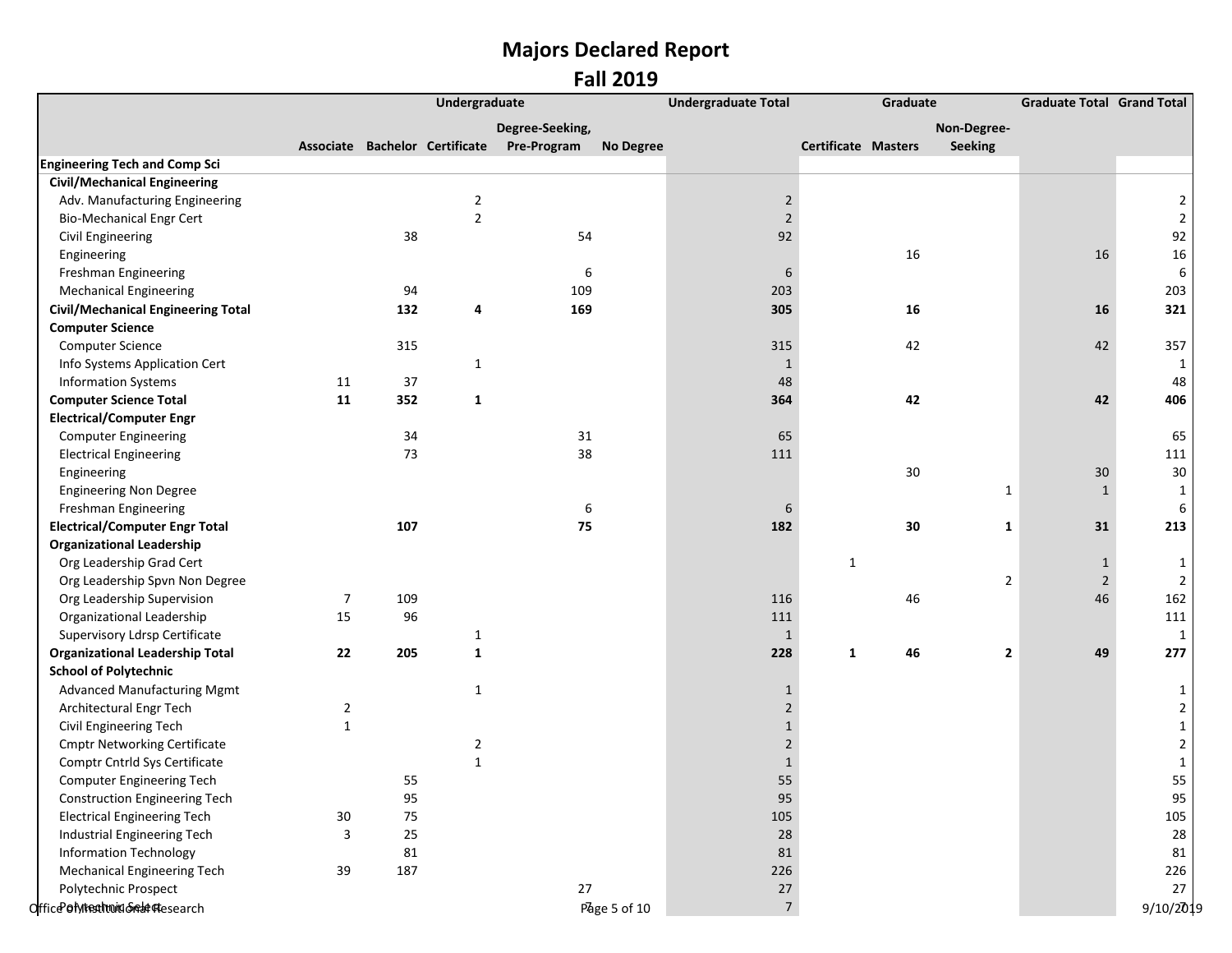|                                            |     | Undergraduate |                                |                 |           | <b>Undergraduate Total</b> |                            | Graduate |                | <b>Graduate Total Grand Total</b> |       |
|--------------------------------------------|-----|---------------|--------------------------------|-----------------|-----------|----------------------------|----------------------------|----------|----------------|-----------------------------------|-------|
|                                            |     |               |                                | Degree-Seeking, |           |                            |                            |          | Non-Degree-    |                                   |       |
|                                            |     |               | Associate Bachelor Certificate | Pre-Program     | No Degree |                            | <b>Certificate Masters</b> |          | <b>Seeking</b> |                                   |       |
| Technology                                 |     |               |                                |                 |           |                            |                            | 14       |                |                                   | 14    |
| <b>School of Polytechnic Total</b>         | 75  | 518           |                                | 34              |           | 631                        |                            | 14       |                | 14                                | 645   |
| <b>Engineering Tech and Comp Sci Total</b> | 108 | 1,314         | 10                             | 278             |           | 1,710                      |                            | 148      |                | 152                               | 1,862 |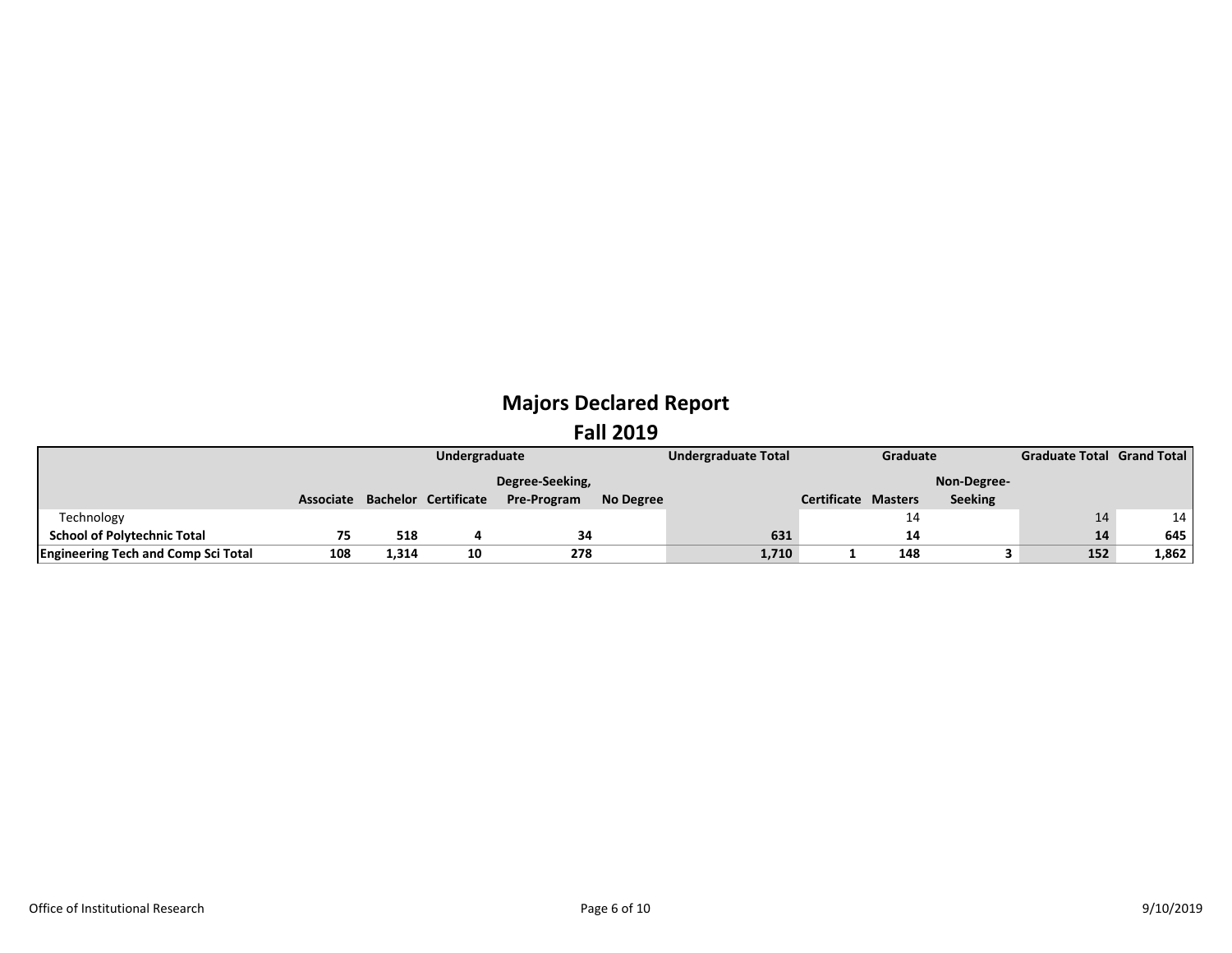|                                        |     | Undergraduate                  |                 |                  | <b>Undergraduate Total</b> |                            | Graduate |                | <b>Graduate Total Grand Total</b> |     |
|----------------------------------------|-----|--------------------------------|-----------------|------------------|----------------------------|----------------------------|----------|----------------|-----------------------------------|-----|
|                                        |     |                                | Degree-Seeking, |                  |                            |                            |          | Non-Degree-    |                                   |     |
|                                        |     | Associate Bachelor Certificate | Pre-Program     | <b>No Degree</b> |                            | <b>Certificate Masters</b> |          | <b>Seeking</b> |                                   |     |
| <b>Health and Human Services</b>       |     |                                |                 |                  |                            |                            |          |                |                                   |     |
| <b>Dental Education</b>                |     |                                |                 |                  |                            |                            |          |                |                                   |     |
| Dental Clinician                       | 6   |                                |                 |                  |                            |                            |          |                |                                   | 6   |
| Dental Hygiene                         | 25  |                                |                 |                  | 25                         |                            |          |                |                                   | 25  |
| <b>Dental Technology</b>               | 8   |                                |                 |                  | 8                          |                            |          |                |                                   | 8   |
| <b>Dental Education Total</b>          | 39  |                                |                 |                  | 39                         |                            |          |                |                                   | 39  |
| Med Imaging and Radiologic Sci         |     |                                |                 |                  |                            |                            |          |                |                                   |     |
| Medical Imaging                        | 19  |                                |                 |                  | 19                         |                            |          |                |                                   | 19  |
| Med Imaging and Radiologic Sci Total   | 19  |                                |                 |                  | 19                         |                            |          |                |                                   | 19  |
| <b>Nursing</b>                         |     |                                |                 |                  |                            |                            |          |                |                                   |     |
| Nursing                                | 141 |                                |                 |                  | 141                        |                            |          |                |                                   | 141 |
| <b>Nursing Total</b>                   | 141 |                                |                 |                  | 141                        |                            |          |                |                                   | 141 |
| <b>Health and Human Services Total</b> | 199 |                                |                 |                  | 199                        |                            |          |                |                                   | 199 |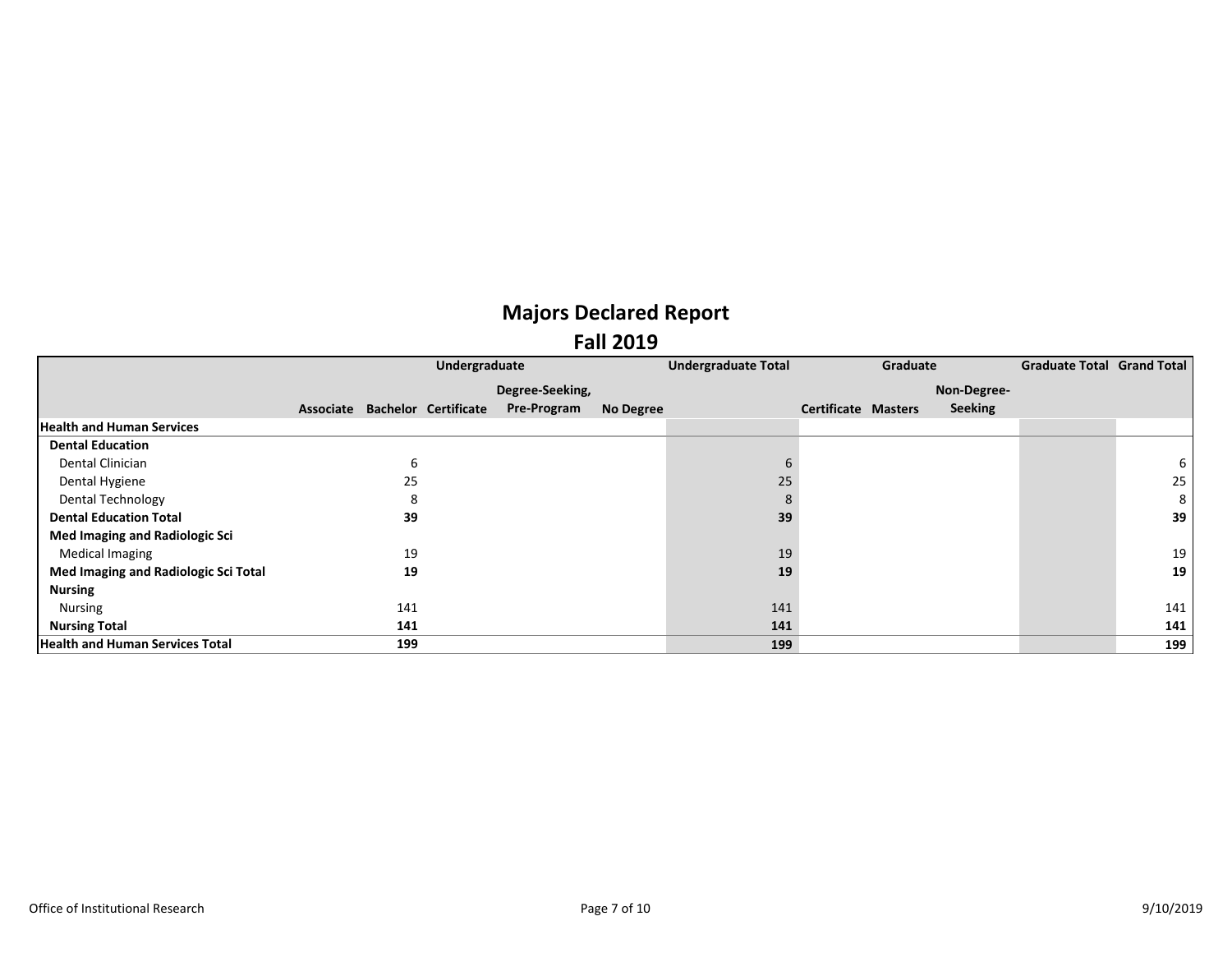|                                           |                                | Undergraduate |                 |                  | <b>Undergraduate Total</b> |                     | Graduate |                | <b>Graduate Total Grand Total</b> |                |
|-------------------------------------------|--------------------------------|---------------|-----------------|------------------|----------------------------|---------------------|----------|----------------|-----------------------------------|----------------|
|                                           |                                |               | Degree-Seeking, |                  |                            |                     |          | Non-Degree-    |                                   |                |
|                                           | Associate Bachelor Certificate |               | Pre-Program     | <b>No Degree</b> |                            | Certificate Masters |          | <b>Seeking</b> |                                   |                |
| <b>Professional Studies</b>               |                                |               |                 |                  |                            |                     |          |                |                                   |                |
| <b>Hospitality and Tourism Mgmt</b>       |                                |               |                 |                  |                            |                     |          |                |                                   |                |
| <b>Hospitality Management</b>             | 62                             |               |                 |                  | 62                         |                     |          |                |                                   | 62             |
| <b>Hospitality and Tourism Mgmt Total</b> | 62                             |               |                 |                  | 62                         |                     |          |                |                                   | 62             |
| <b>Human Services</b>                     |                                |               |                 |                  |                            |                     |          |                |                                   |                |
| <b>Human Services</b>                     | 90                             |               | 111             |                  | 201                        |                     |          |                |                                   | 201            |
| <b>Human Services Total</b>               | 90                             |               | 111             |                  | 201                        |                     |          |                |                                   | 201            |
| <b>Public Policy</b>                      |                                |               |                 |                  |                            |                     |          |                |                                   |                |
| <b>Criminal Justice</b>                   | 47                             |               |                 |                  | 47                         |                     |          |                |                                   | 47             |
| <b>Health Services Admin</b>              | 14                             |               |                 |                  | 14                         |                     |          |                |                                   | 14             |
| Legal Studies                             | $\mathbf{1}$                   |               |                 |                  | 1                          |                     |          |                |                                   | $\mathbf{1}$   |
| Pre Public Affairs Bachelor               |                                |               | $\mathbf{1}$    |                  | 1                          |                     |          |                |                                   | 1              |
| <b>Public Administration</b>              |                                |               |                 |                  |                            |                     | 17       |                | 17                                | 17             |
| <b>Public Affairs</b>                     | 133                            |               |                 |                  | 133                        |                     |          |                |                                   | 133            |
| <b>Public Management</b>                  |                                |               |                 |                  |                            |                     | 5        |                | 5                                 | 5              |
| <b>Public Policy Total</b>                | 195                            |               | $\mathbf{1}$    |                  | 196                        |                     | 22       |                | 22                                | 218            |
| <b>School of Education</b>                |                                |               |                 |                  |                            |                     |          |                |                                   |                |
| Counseling                                |                                |               |                 |                  |                            |                     | 77       |                | 77                                | 77             |
| Early Childhood Education                 | 81                             |               |                 | 4                | 85                         |                     |          |                |                                   | 85             |
| Earth Space Science Education             | 3                              |               |                 |                  | 3                          |                     |          |                |                                   | 3              |
| <b>Educational Leadership</b>             |                                |               |                 |                  |                            |                     | 30       |                | 30                                | 30             |
| <b>Elem Ed Education Policy</b>           | 14                             |               |                 |                  | 14                         |                     |          |                |                                   | 14             |
| <b>Elementary Education</b>               | 380                            |               |                 | $\overline{7}$   | 387                        |                     | 2        |                | $\overline{2}$                    | 389            |
| <b>English Education</b>                  | 18                             |               |                 |                  | 18                         |                     |          |                |                                   | 18             |
| Middle School Education                   | 51                             |               |                 |                  | 51                         |                     |          |                |                                   | 51             |
| Pre-Educational Leadership                |                                |               |                 |                  |                            |                     |          | $\overline{2}$ | $\overline{2}$                    | $\overline{2}$ |
| Sec Ed Education Policy                   | 4                              |               |                 |                  | $\overline{4}$             |                     |          |                |                                   | 4              |
| Secondary Education                       | 121                            |               | 5               | 11               | 137                        |                     | 3        |                | 3                                 | 140            |
| Social Studies Education                  | 28                             |               |                 |                  | 28                         |                     |          |                |                                   | 28             |
| <b>Special Education</b>                  |                                |               |                 |                  |                            |                     | 20       |                | 20                                | $20\,$         |
| <b>Special Education Certificate</b>      |                                |               |                 |                  |                            | 5                   |          |                | 5                                 | 5              |
| <b>School of Education Total</b>          | 700                            |               | 5               | 22               | 727                        | 5                   | 132      | $\mathbf{2}$   | 139                               | 866            |
| <b>Professional Studies Total</b>         | 1,047                          |               | 117             | 22               | 1,186                      | 5                   | 154      | $\overline{2}$ | 161                               | 1,347          |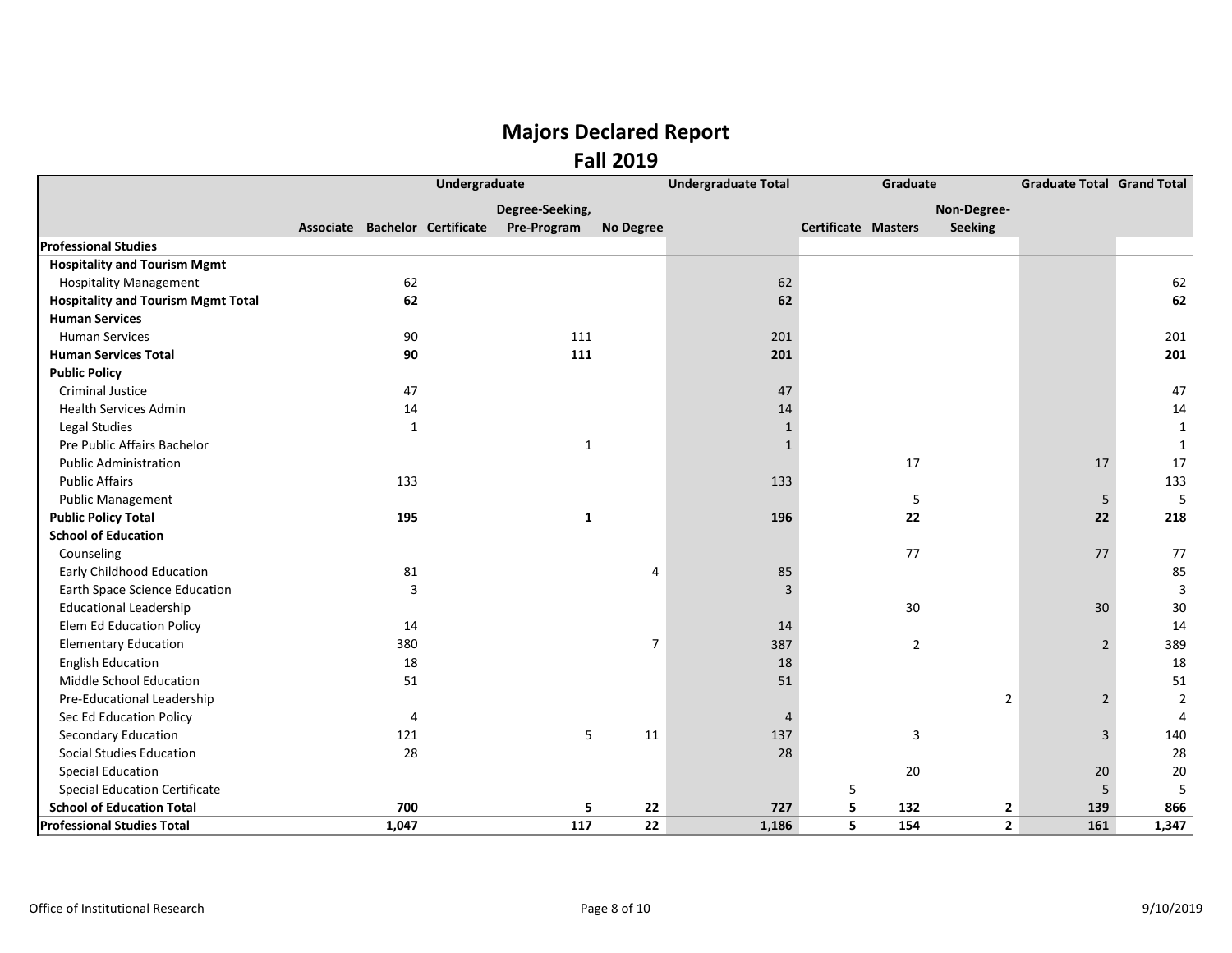|                                                |  | Undergraduate                  |                    |           | <b>Undergraduate Total</b> |                            | Graduate |                | <b>Graduate Total Grand Total</b> |       |
|------------------------------------------------|--|--------------------------------|--------------------|-----------|----------------------------|----------------------------|----------|----------------|-----------------------------------|-------|
|                                                |  |                                | Degree-Seeking,    |           |                            |                            |          | Non-Degree-    |                                   |       |
|                                                |  | Associate Bachelor Certificate | <b>Pre-Program</b> | No Degree |                            | <b>Certificate Masters</b> |          | <b>Seeking</b> |                                   |       |
| <b>Unit of Affiliated Programs</b>             |  |                                |                    |           |                            |                            |          |                |                                   |       |
| <b>Collegiate Connection</b>                   |  |                                |                    |           |                            |                            |          |                |                                   |       |
| High School Student Non Degree                 |  |                                |                    | 2,860     | 2,860                      |                            |          |                |                                   | 2,860 |
| <b>Collegiate Connection Total</b>             |  |                                |                    | 2,860     | 2,860                      |                            |          |                |                                   | 2,860 |
| <b>Student Success &amp; Transitions</b>       |  |                                |                    |           |                            |                            |          |                |                                   |       |
| Business and Leadership Pathwy                 |  |                                | 44                 |           | 44                         |                            |          |                |                                   | 44    |
| Engineering and Sci Pathway                    |  |                                | 24                 |           | 24                         |                            |          |                |                                   | 24    |
| Non Degree No Option                           |  |                                |                    | 54        | 54                         |                            |          |                |                                   | 54    |
| <b>Post Baccalaureate Transitionl</b>          |  |                                | 20                 |           | 20                         |                            |          |                |                                   | 20    |
| Soc Sci and Humanities Pathway                 |  |                                | 60                 |           | 60                         |                            |          |                |                                   | 60    |
| <b>UG Transitional Program</b>                 |  |                                | 4                  |           |                            |                            |          |                |                                   | 4     |
| Undecided                                      |  |                                | 3                  |           |                            |                            |          |                |                                   |       |
| Visiting Regional Campus Trans                 |  |                                |                    | 12        | 12                         |                            |          |                |                                   | 12    |
| Visual and Perform Arts Pathwy                 |  |                                | 13                 |           | 13                         |                            |          |                |                                   | 13    |
| <b>Student Success &amp; Transitions Total</b> |  |                                | 168                | 66        | 234                        |                            |          |                |                                   | 234   |
| Unit of Affiliated Programs Total              |  |                                | 168                | 2,926     | 3,094                      |                            |          |                |                                   | 3,094 |